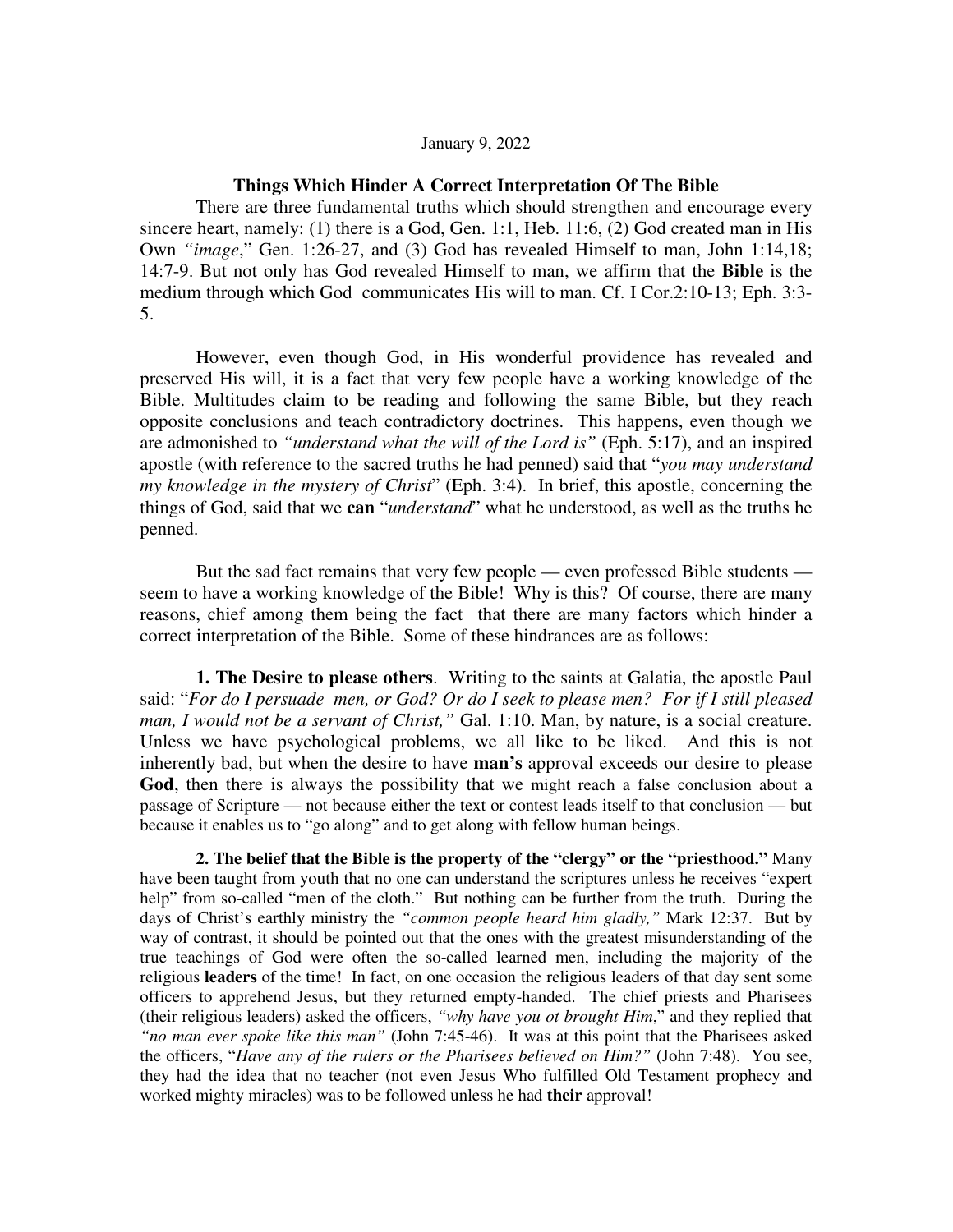**3. Too much reverence for "big names**" — especially if they happen to be popular preachers! In his letter to the church at Corinth, the apostle Paul alluded to himself and to Apollos and stated that he did so in order that "*you may learn in us not to think of men beyond what is written*" (I Cor. 4:6). However, notwithstanding the necessary implications of this verse, many professed (but uninspired ) "authorities" have virtually been "canonized" — resulting in errors being handed down from generation to generation. Names such as "Augustine," "Calvin," "Wesley," "Luther," etc.. (men of the past) readily come to mind. Current names like "Graham," "Osteen," "Falwell," etc., may be cited as examples. Many people today believe what they believe religiously — not because of what the Bible says — but because their beliefs were (or are) espoused by certain "great religious leaders" of the past or present. Friend, in view of the value of your soul (cf. Matt. 16:26), and the length of eternity, it ill behooves you to let any uninspired man of the past, or present, do your thinking (and studying) for you!

**4. Using the Bible to prove doctrines already believed**. It is one thing to earnestly study the Bible with a view in mind of learning what the Bible actually teaches, and something else entirely to jump here and there looking for "proof texts" (generally taken out of context) to confirm a belief already held. There are two words of similar sound (but of opposite meaning) which characterize different approaches to the reading of the Bible. One word is **Exegesis**, which means "to lead or to draw out." When applied to Bible study, "exegesis" describes the action of the person who is trying to draw out of the text what the Holy Spirit included **in** the text — it is an honest effort to learn what the text (along with its context) actually says. **Eisegesis** on the other hand denotes the reading of one's own ideas **into** the text, even though those thoughts are not actually contained in the text. The Exegete reads the Bible to **learn what it says** (and hopefully, with a view to obeying it!), whereas the Eisegete reads the Bible to make it "prove" what one **already believes**. Romans 5:1 may be cited to illustrate tis point. In this verse the inspired apostle said: "*Therefore, having been justified by faith, we have peace with God through our Lord Jesus Christ*." By simply reading this verse for what it says, we have no difficulty concluding that a person is "*justified by faith.*" For that matter, other references reveal that the Bible attributes justification to several things, including faith. However, if the one who reads this text already believes a person is justified by "*faith alone*," then when he reads Romans 5:1, he is likely to mentally insert "**only**" into the text, thereby concluding that a man is justified by faith alone. In so doing, he is **reading into** the text an idea which is not in the text itself, and which violates other scriptures, such as James 2:24, wherein another inspired writer said "*You see then that a person is justified by works, and not by faith only."*

**5. Human Creeds**. It seems that the making of human creeds is like the making of "*many books*: — something to which "*there is no end*" (Eccl. 12:12). However, the Bible is complete; by it "*the man of God may be complete, thoroughly equipped for every good work"* (2 Tim. 3:17). Based on Gal. 1:7-8, we dare not *"pervert the gospel of Christ*." We simply must not go beyond "*the doctrine of Christ* " (2 John 9)! The Bible virtually closes by warning us not to add to or take from the word of God (Rev. 22:18-19). However, every human creed devised for religious people contains something **more** than the Bible, or **less** than the Bible, or **different** from the Bible. If it contained nothing more, or less, or different from that recorded in the Bible, there would be no need for it!

**6. Improper methods of Bible Study!** Many people read the Bible regularly, but without any attempt to rightly divide "the word of truth" (2 Tim. 2:15). They often have a selected portion in mind which they read in order to cover their "daily Bible reading," or they may simply read where the Bible "happens to fall open." No effort is made to determine **who** is speaking in the selected text, **to whom** the message is addressed, or **what** the text (along with its context) is discussing. The result of such an approach is that they become like some whom the